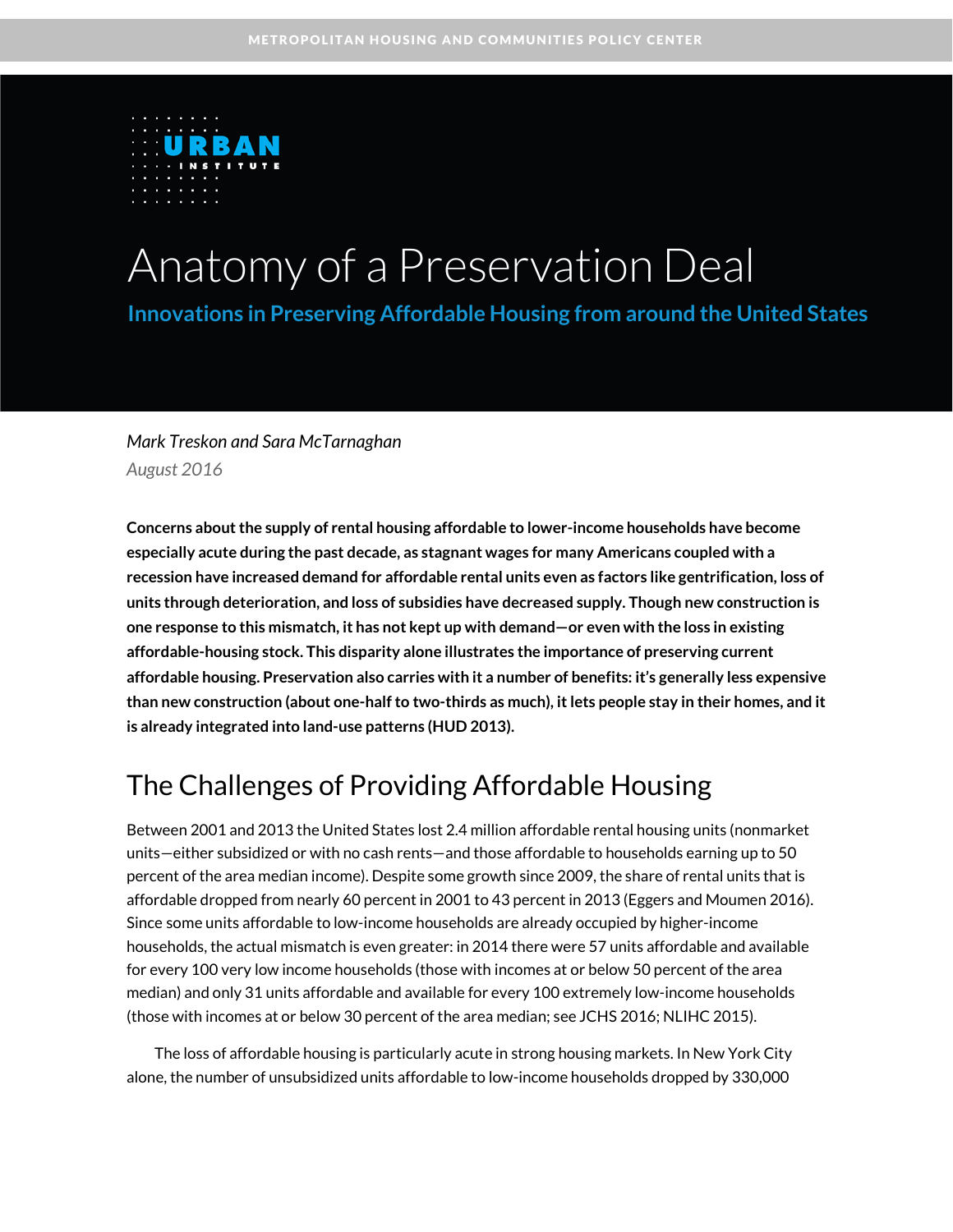between 2002 and 2014 (Yager 2015). But affordable housing can also be lost in weaker housing markets, where neglect and deterioration threaten affordable units.

However, the issue is not simply one of supply and demand, with demand outstripping supply: the policy environment around affordable housing provision plays a role. Federal subsidies have been flat or declining: between 2004 and 2014 the numbers of funded housing vouchers increased from 2.1 to 2.2 million, but that increase was more than offset by a loss of 106,000 public housing units and 146,000 project-based rental assistance (PBRA) units (JCHS 2015). PBRA units are subsidized through government contracts with private owners; as contracts expire, owners may decide to convert them to market-rate rentals or condominium units. According to one recent analysis, approximately 400,000 units (or one in three) are at risk of losing their affordability status because of expiring contracts, with another 50,000 at risk due to poor physical condition. $^1$  $^1$  Further, if subsidies for one property are allowed to expire, they cannot be transferred to another and are lost.

At the intersection of new construction and preservation is the Low Income Housing Tax Credit (LIHTC) program, now the largest federal source of new affordable rental housing creation. In recent years it has supported about 76,000 affordable units annually, with approximately half going to new construction and half going to rehabilitation of existing developments (JCHS 2015). However, because LIHTC subsidies are targeted to families earning 50 or 60 percent of the area median income, additional subsidies are required to support families with the lowest incomes. Additionally, rent restrictions expire on LIHTC units, as they do on PBRA units: LIHTC units make up 60 percent of the 2.2 million privately owned, publicly subsidized units with contracts or rent restrictions expiring between 2015 and 2025 (JCHS 2015).

# Preserving Affordable Housing: What Works

Economic factors and demographic trends, coupled with a complex policy and funding environment, mean that affordable housing preservation faces significant headwinds. As such, lessons can be learned from digging into actual cases where housing affordability has been preserved. Here we present findings based on six case studies that reflect varied housing market types, policy contexts, and development types (table 1 and the individual fact sheets describe these cases in more detail). While these cases represent a diversity of stakeholders, residents, local policy environments, and economic contexts, they present a number of important lessons for other efforts to preserve affordable housing. We highlight five:

- **local and state resources** to match federal funds;
- **developer capacity** to coordinate multiple funding streams and put together complex deals;
- c**ollaborative relationships** between buyers and sellers;
- **local policy context**that allows for innovations in the field; and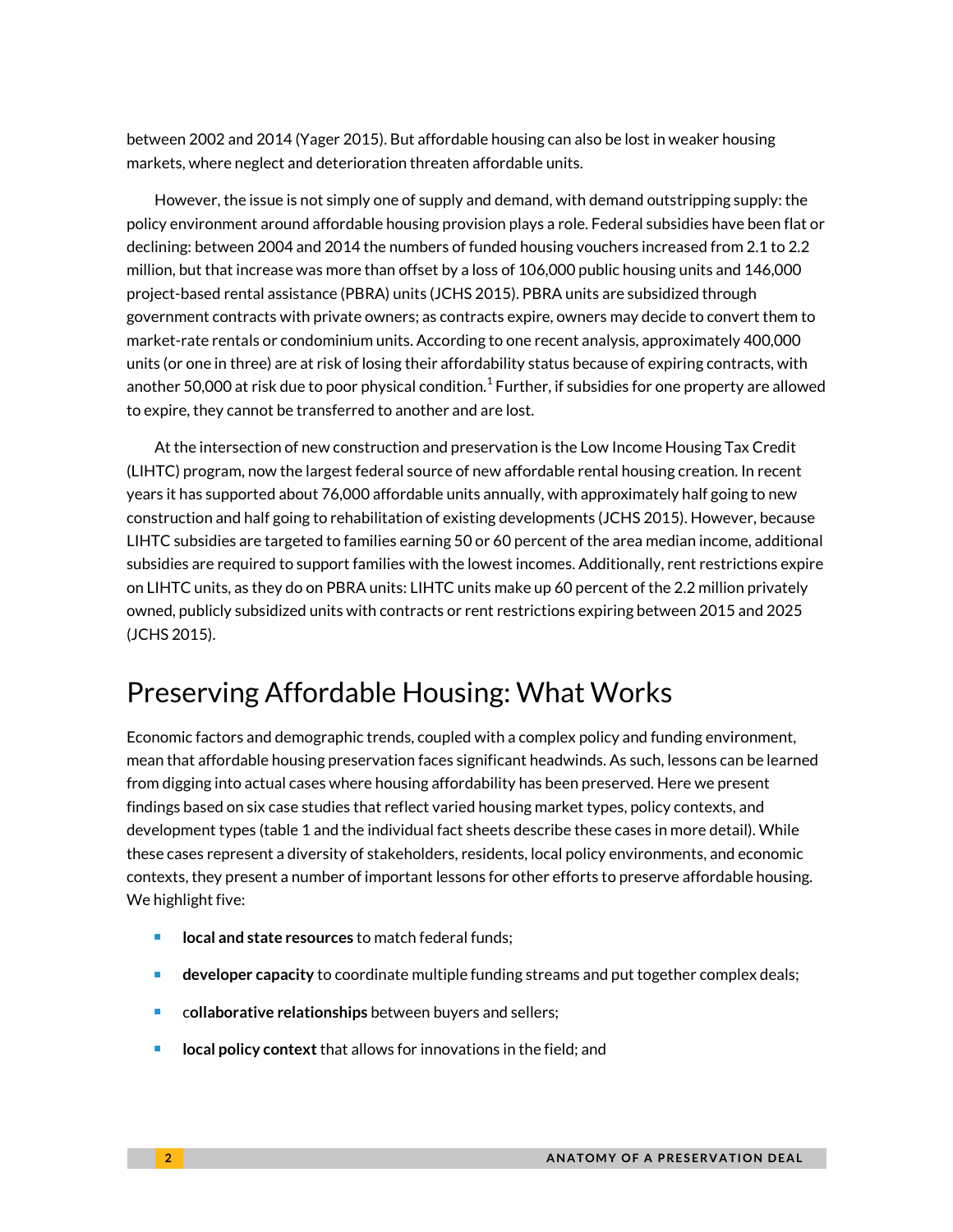**policy networks** that allow for transfer of knowledge, techniques, and interventions from one place to another.

### **Local and State Resources**

Federal subsidies may be necessary for an affordable housing project, but they are often insufficient. Billings Forge, the Monseñor Romero Apartments, Putnam Square, and Seward Towers use LIHTC funding, $^2$  $^2$  and Billings Forge, Putnam Square, and Seward Towers involve PBRA funding. In these cases, federal subsidies helped carry along existing affordability but needed to be joined with other funding streams, including grants and loans, to make the project initiatives viable:

- The District of Columbia's Neighborhood Investment Fund, capitalized by a contribution from the personal property tax, funded predevelopment grants for the Monseñor Romero Apartment[s,](#page-9-2)<sup>3</sup> while an acquisition loan from the District's Department of Housing and Community Development provided funds for acquisition and predevelopment costs through a revolving loan fund.
- For Putnam Square, the state Community Economic Development Assistance Corporation provided acquisition and predevelopment funding, and the City of Cambridge and the Cambridge Affordable Housing Trust provided bridge and permanent financing, leveraging \$21 million in funds from other sources.
- For Billings Forge, Connecticut's Competitive Housing Assistance for Multifamily Properties (CHAMP) program, administered by the state's Department of Housing and the Connecticut Housing Finance Authority, provided \$5 million in project support (CHFA 2014). A payment-inlieu-of taxes (PILOT) agreement with the City of Hartford recognized the special needs of a project focused on maintaining affordability while undergoing rehabilitation.
- For Seward Towers, the City of Minneapolis, Hennepin County, and the Metropolitan Council provided local funding, while the state provided assistance through its Home Affordable Refinance Program (HARP).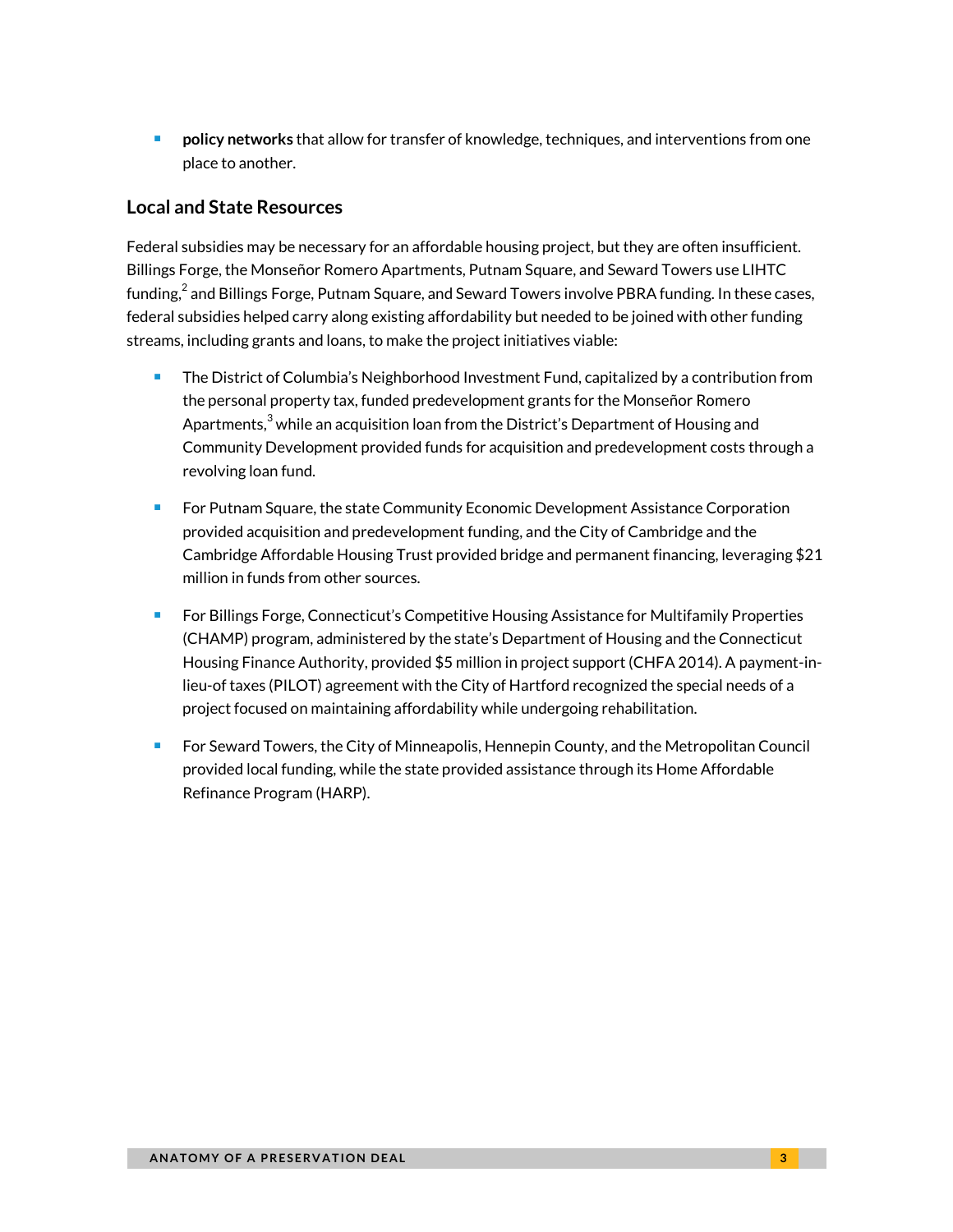#### TABLE 1

#### **Affordable Housing Preservation Case Studies**

|                            | Putnam                                                                    |                                                                                   | Monseñor                                       |                                            |                                                |                         |
|----------------------------|---------------------------------------------------------------------------|-----------------------------------------------------------------------------------|------------------------------------------------|--------------------------------------------|------------------------------------------------|-------------------------|
|                            | <b>Square</b><br><b>Apartments</b>                                        | <b>Billings Forge</b><br><b>Apartments</b>                                        | Romero<br><b>Apartments</b>                    | 4657 W.<br><b>Madison St.</b>              | Seward<br><b>Towers</b>                        | Vida Lea<br>Cooperative |
| Location                   | Cambridge,<br>MA                                                          | Hartford, CT                                                                      | Washington,<br>DC.                             | Chicago, IL                                | Minneapolis,<br><b>MN</b>                      | Leaburg, OR             |
| Geographic<br>context      | Urban                                                                     | Suburban                                                                          | Urban                                          | Urban                                      | Urban                                          | Rural                   |
| Number of<br>units         | 94                                                                        | 112                                                                               | 67                                             | 10                                         | 640                                            | 33                      |
| Preservation<br>strategy   | 40T acquisition<br>with moderate<br>rehab; subsidy<br>contract<br>renewal | Acquisition<br>and substantial<br>rehab                                           | Tenant<br>purchase                             | Acquisition<br>and<br>substantial<br>rehab | Subsidy<br>contract<br>renewal:<br>refinancing | Tenant<br>purchase      |
| Owner type                 | Nonprofit<br>organization                                                 | Nonprofit<br>organization                                                         | Nonprofit<br>organization                      | Private<br>individual                      | Nonprofit<br>organization                      | Resident<br>cooperative |
| <b>Special</b><br>features | Green building:<br>resident<br>services                                   | Mixed-income:<br>mixed-use:<br>historic preser-<br>vation; resi-<br>dent services | Green<br>building:<br>historic<br>preservation | Mixed-use                                  | Mixed-income                                   | Resident<br>ownership   |

**Sources:** May 2016 survey of Preservation Working Group members regarding exemplary cases of affordable housing preservation and follow-up calls with sites.

#### **Developer Capacity**

Another lesson from these case studies is developer capacity: the bigger a project, the more sophisticated the methods needed—and partners involved—to make it successful. This lesson is obviously the case in expensive markets where preservation projects face high levels of competition, but it's also applicable in less robust markets, where private capital may be *less* interested in participating. Other project features, such as historic buildings or completing work that accounts for the needs of special populations (such as elderly residents), can also add complexity to a project.

Simply coordinating multiple funding streams and multiple stakeholders is a challenge. As one example, funding for Putnam Square involved:

- Boston Private Bank and Trust, Co.;
- **Cambridge Housing Authority;**
- **E** Cambridge Neighborhood Apartment Housing Services;
- Cambridge Savings Bank;
- City of Cambridge;
- **EXECOMMUNICE:** Community Economic Development Assistance Corporation;
- Massachusetts Housing Equity Fund, Inc.;
- MassDevelopment;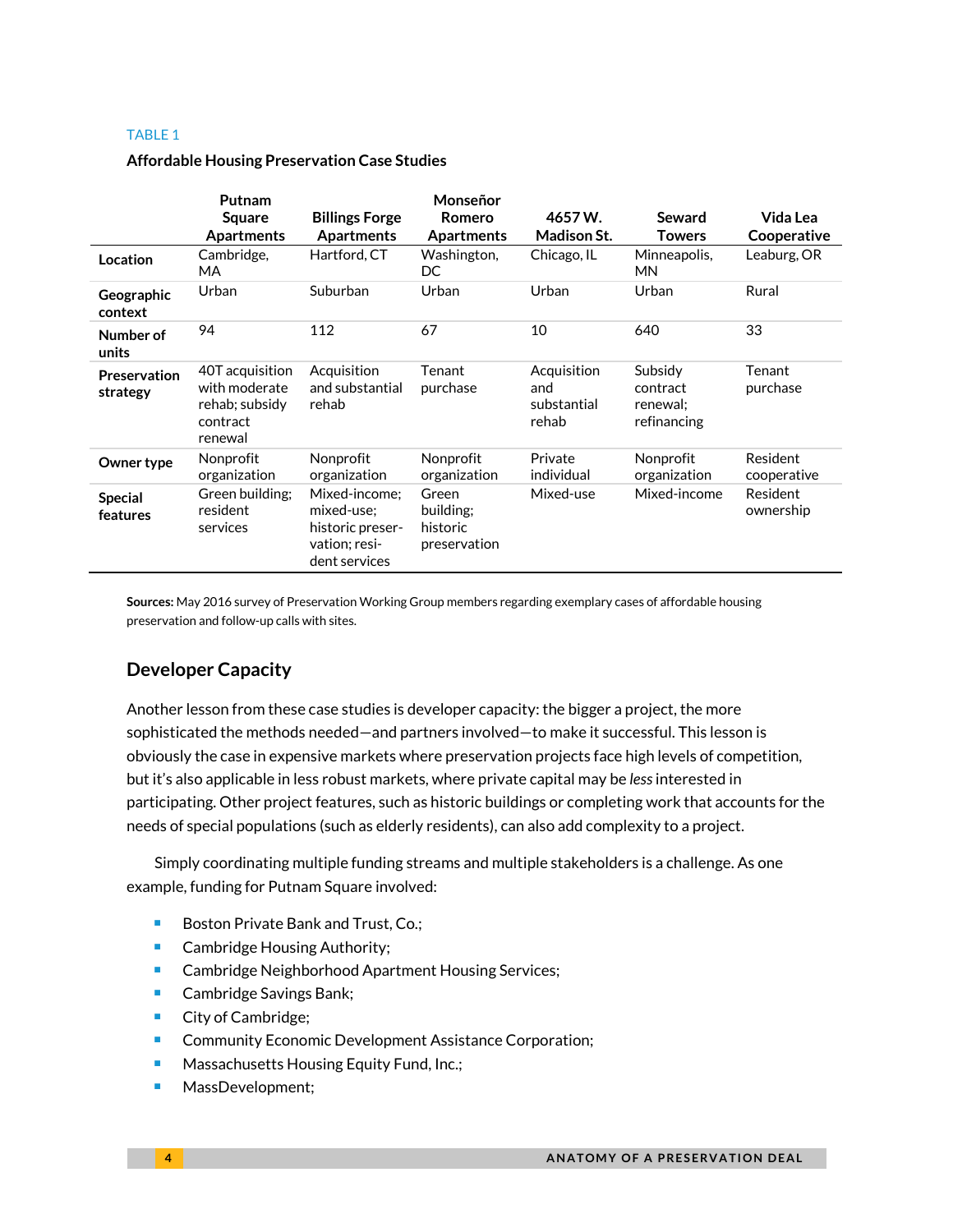- MassHousing;
- NeighborWorks America;
- The Cambridge Affordable Housing Trust;
- The Cambridge Department of Housing and Community Development; and
- **The Massachusetts Department of Housing and Community Development.**

At other times, speed is of the essence. In competitive housing markets, sellers can choose between buyers, and because proposals to preserve affordability often require putting multiple funding streams together, they tend to take more time than do simpler bids. This is an issue even with a mission-driven seller, like at Billings Forge. There the Melville Charitable Trust wanted a quick closing so it could obtain resources for its core program work, and Preservation of Affordable Housing worked with them through the process, structuring a two-part payment financing that provided funds up front in response to Melville's needs.

Finally, sophisticated nonprofit lenders can address a market failure where private capital cannot be attracted. This is the case with Community Investment Corporation in Chicago, a community development financial institution that specializes in lending, acquisition, and rehabilitation of smaller buildings in low- to moderate-income neighborhoods. Chicago's Austin neighborhood, where 4657 West Madison is located, has had difficulty attracting private capital for decades. Activists in Austin were at the forefront of efforts during the 1970s to implement the Community Reinvestment Act, which intended to bring private capital and financing back into disinvested communities. The ongoing need for innovative organizations like Community Investment Corporation in neighborhoods like Austin reflects the continuing challenges in attracting resources.

### **Collaborative Relationships**

Successful preservation deals often involve having buyers and sellers on the same page: having a mission-oriented seller motivated to retain affordable housing and other community features is a good start, but setting up mechanisms to ensure preservation is maintained and the community benefits is also important. Among these case studies, Billings Forge (the Melville Charitable Trust working with Preservation of Affordable Housing) and Putnam Square (Harvard University working with Homeowner's Rehab, Inc.) are the clearest examples of collaborative relationships at work.

Putnam Square and Billings Forge both had mission-driven sellers not only interested in preserving affordable housing but also desirous of a continued relationship with the property. In Putnam Square, Harvard University sold the property, but currently helps fund a resident services program there. In Billings Forge, Melville continues to be involved in the job training and economic opportunity initiatives; letting Preservation of Affordable Housing manage the property has allowed Melville to focus its attention on the services offered on site.

In some ways these cases are best-case scenarios because they involve sellers who see the value of preserving affordable housing and are willing to work with buyers to make that happen. But they also represent additional, ongoing stakeholder involvement that can complicate buy-in, processes, and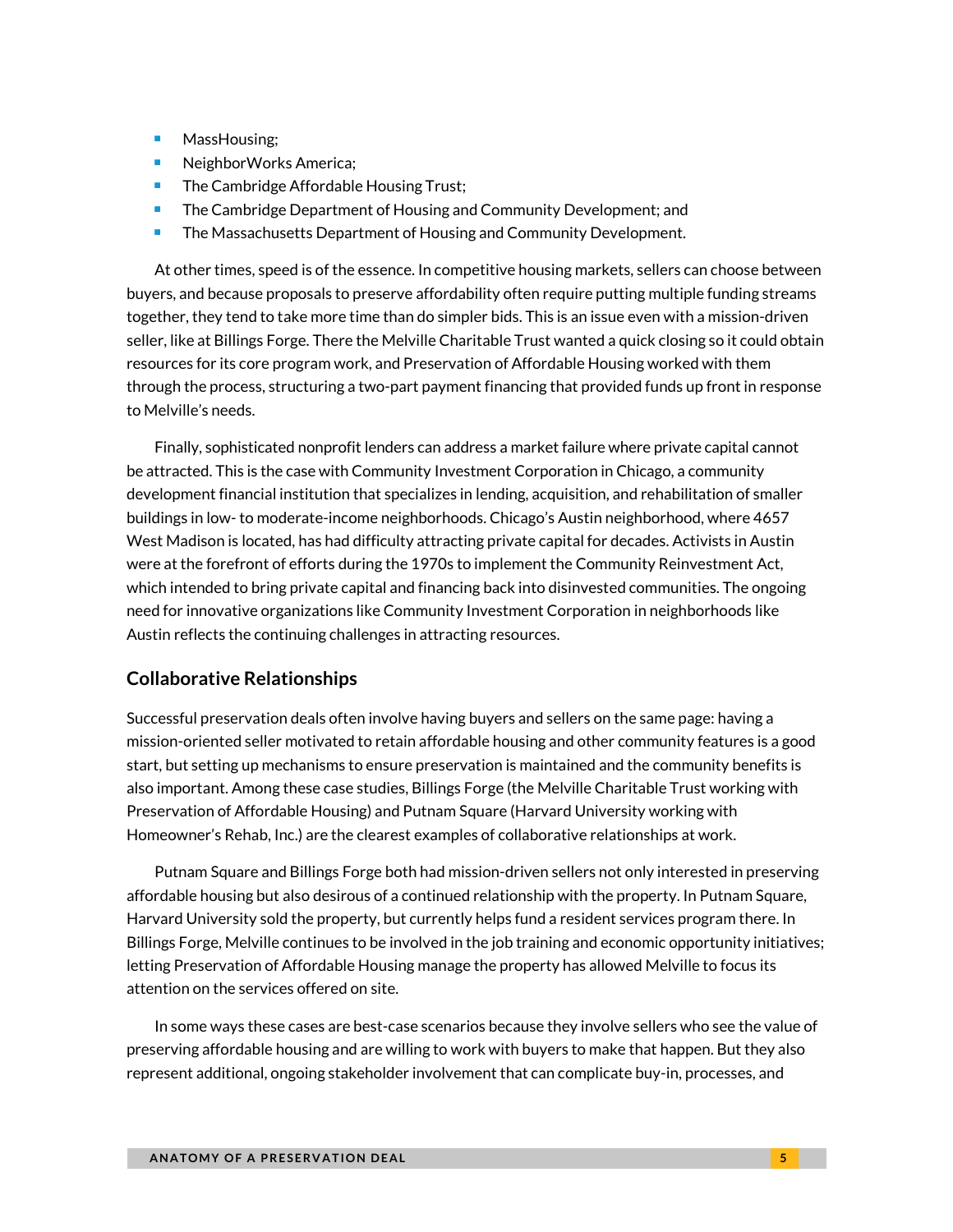decisionmaking. As such, instituting a process and communications pathways is just as important in these cases as elsewhere.

### **Local Policy Context**

These case studies illustrate the importance of policy context. Though funding mechanisms play a central role, policies can also provide frameworks that aid preservation. Three of these cases benefited from policies assisting affordable housing preservation efforts:

- **Massachusetts's 40T expiring use preservation law, covering housing assisted by specific** federal and state programs, requires notice to affected parties when affordability restrictions are coming to a close; protects against displacement of current residents; and gives the state Department of Housing and Community Development an opportunity to make or match purchase offers when subsidized properties are up for sale.
- Oregon's "Opportunity to Purchase" requires owners of manufactured-housing developments to notify residents if they intend to sell; it also requires sellers to negotiate in good faith if residents are interested in purchasing the property. Also crucial is the legislation that legalized manufactured-housing resident cooperatives: without that, the conversion of Vida Lea would never have happened.
- The District of Columbia's Tenant Opportunity to Purchase Act requires that owners planning to sell their properties provide tenants the opportunity to purchase their residences. If interested, tenants have a set time to secure financing and to negotiate a sale; tenants can also assign their rights to purchase to a third party, as was the case with the Monseñor Romero Apartments.

### **Policy Networks**

A final lesson is the importance of pathways for communicating models, successes, and challenges to interested parties locally and throughout the country. For affordable housing preservation, this can involve everything from structuring financing, creating grant or loan funds, or building policy frameworks to promote preservation efforts. A prime example is the resident-owned communities model for manufactured housing: started in New Hampshire in 1984, it has grown to a network of partners in 1[4](#page-9-3) states since ROC USA was founded in 2008 to expand the model. $^{\text{4}}$ 

The National Preservation Working Group, coordinated through the National Housing Trust, $^5$  $^5$  is a coalition of affordable-housing advocates, developers, and other stakeholders advocating federally for more effective preservation policies. By bringing together interested parties from across the United States, it also offers a mechanism to share information and updates in the field. Working group members helped identify the case studies used here.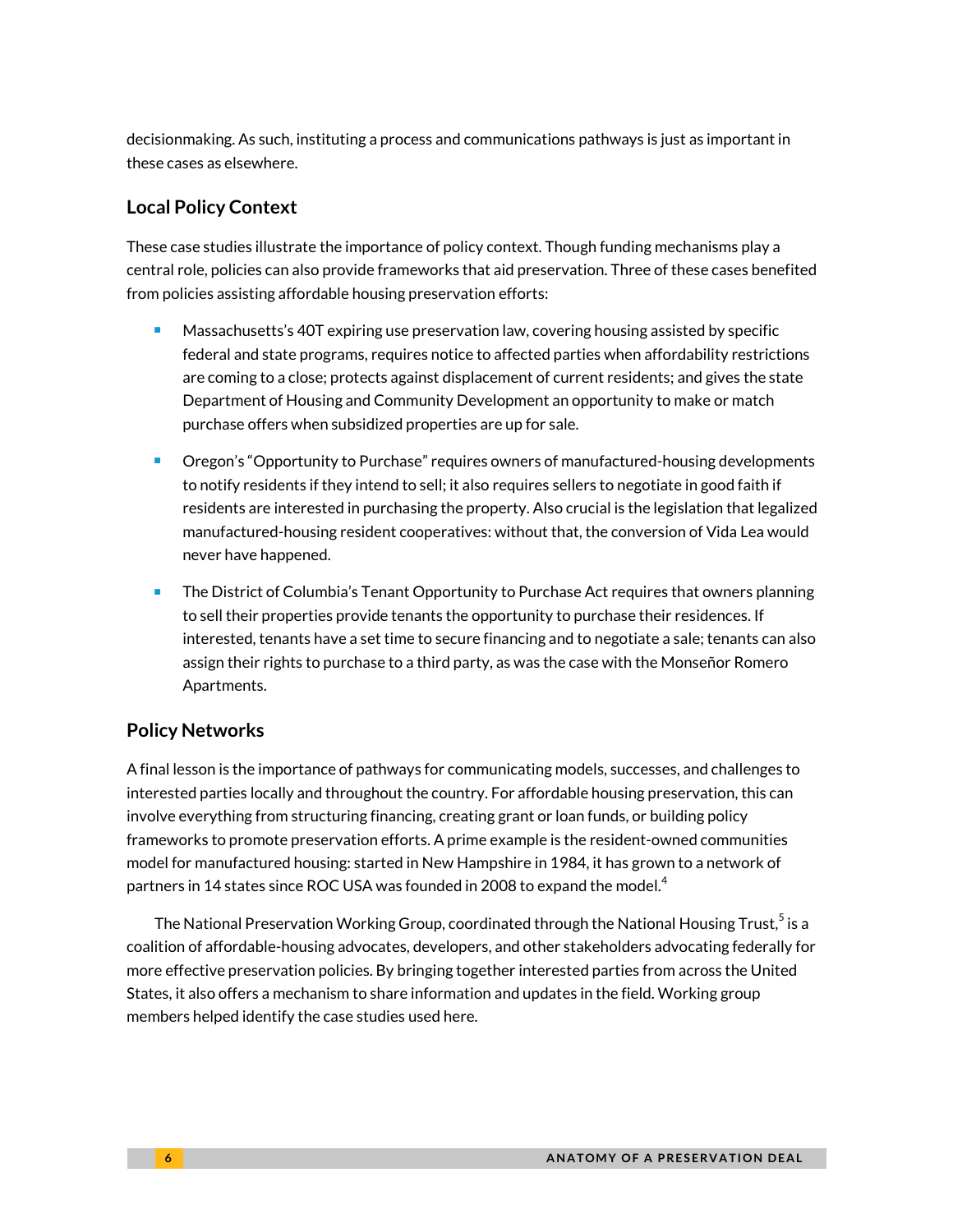Local networks help bring people together as well. Founded in 2007, the Preservation Compact brings together stakeholders in the Chicago region involved in efforts to preserve affordable multifamily rental housing. The Community Investment Corporation coordinates the compact.

Finally, philanthropy can encourage local and national networks. For example, the MacArthur Foundation (which funds the Preservation Compact) has also sponsored the Window of Opportunity effort, which provides grants and other tools for affordable housing efforts and for creating a policy framework that encourages affordable housing preservation. A recent evaluation of Window of Opportunity finds that it has been most successful in increasing the capacity of nonprofit owners, resources for preservation efforts, and the number of groups involved in preservation; moderately successful in building new preservation financing structures and policy frameworks; and less successful in creating new federal incentives or meeting its initial numerical targets (Schwartz et al. 2016).

### Preserving Housing: Lessons Learned

The frameworks within which affordable preservation efforts take place are crucial to making them a success. Also important is the content of preservation efforts: once partners are gathered and funding is secured, what actually happens? Here we focus on three: limiting and mitigating the effects of displacement on residents, seeking community input and resident engagement, and preserving and extending resident services.

### **Limiting Resident Displacement**

The case studies highlighted in this project are broad efforts to prevent displacement, but the logistics of rehabilitation projects present challenges for short-term displacement as well. In reality, preservation efforts often involve buildings that are several decades old, have deferred maintenance needs, and are not up to current standards (such as ADA compliance or toxic building materials). For any development, basic questions involve the logistics and costs of rehabilitation-in-place, or if residents need to be temporarily displaced from units undergoing work. If the latter, where will those residents be housed and how they will be moved?

In some cases, displacement is a moot point. For example, residents of Monseñor Romero Apartments in Washington, DC, were already displaced by a fire in 2008, so the question was how to manage a complete rebuilding and keep former residents linked to the process and the return. For 4657 Madison in Chicago, "preservation" referred to the physical preservation of a building that had been vacant for 20 years and was at risk of being lost entirely as an affordable-housing resource.

In the other case studies here, rehabilitation minimized displacement as much as possible. For instance, Seward Towers incorporated occupied rehabilitation and temporary relocation to "hotel" units into its financing package and rehabilitation effort. At Putnam Square, Homeowner's Rehab, Inc., engaged in occupied-property rehabilitation that included boiler replacement, new windows, envelope repairs, and accessibility improvements for the building's physically disabled and impaired residents. At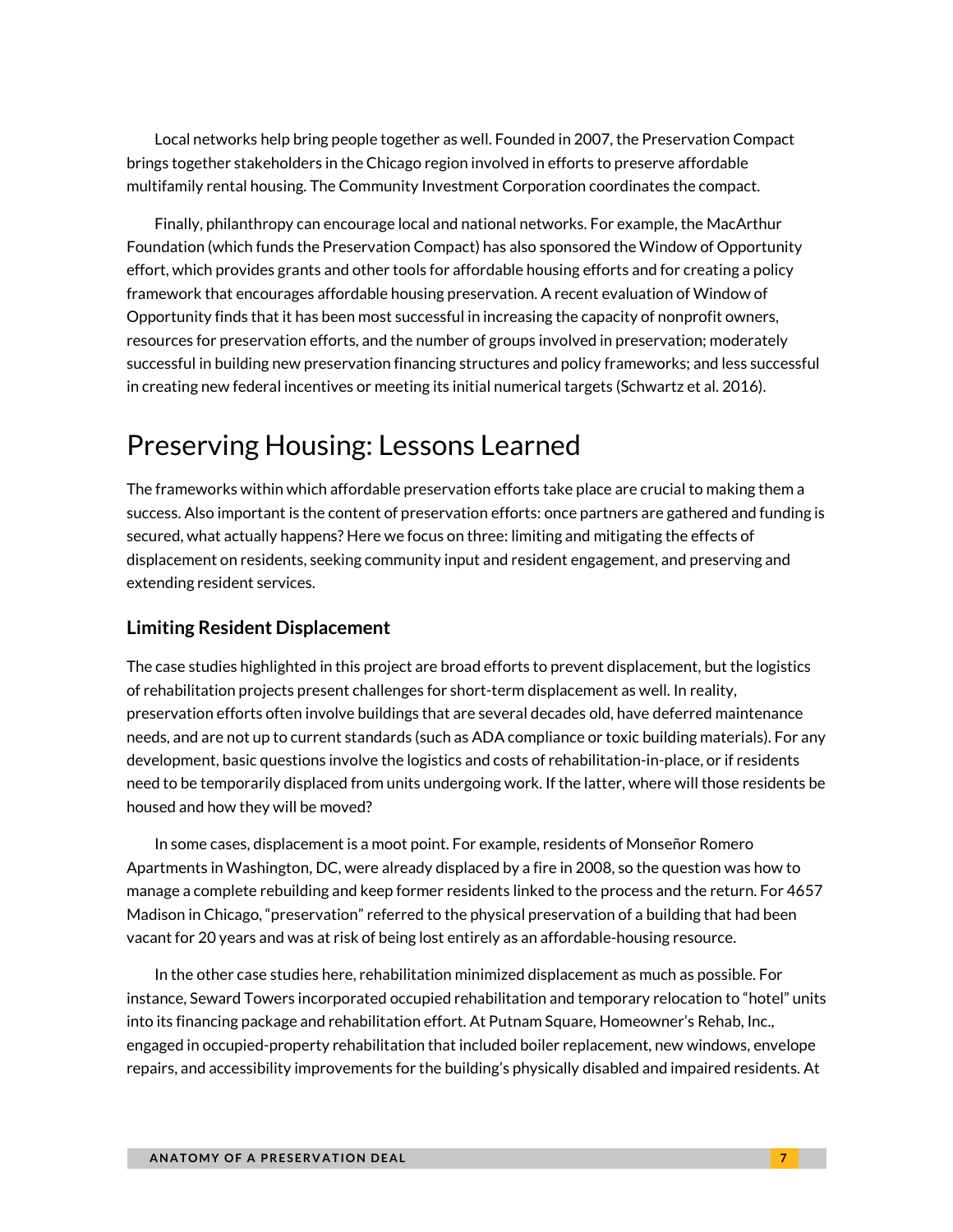Billings Forge, rehabilitation efforts involved unit and building replacements, and renovations to the main mill building to comply with local historic preservation requirements. To minimize disruption, renovations were generally conducted in occupied units, however a few cases required on-site relocation.

### **Engaging Residents**

Resident involvement is a key feature in these projects, whether bringing residents in as full partners in an agreement, involving them in some other way, or even keeping them informed about the work. It helps ease concerns about issues like displacement and helps tailor investments and services to the needs of residents. For Monseñor Romero and Vida Lea, residents were crucial to the decisionmaking process, and in both cases legislation provided them an official means to directly negotiate with the seller. At Seward Towers, CommonBond Communities worked closely with residents throughout the rehabilitation project on the relocation process and scope of needed work.

### **Preserving and Extending Services**

Developers invested in affordable housing preservation projects do not see affordable housing as simply the bricks and mortar of a building, but as a broader response to the residents' needs. For many populations served by affordable housing, programs and services are core: whether services offered to the elderly residents of Putnam Square or job training and educational services offered at Billings Forge and Seward Towers. Here again, strong partners are often necessary: as noted above, services at Billings Forge and Putnam Square continue with the assistance of the previous owners, both of whom remain involved in the properties.

# Future Pathways and Challenges

Preserving affordable housing cannot simply be a one-time initiative. One big lesson that should have been learned from the perceived and real failures of public housing was that initial funds for construction were not enough to ensure stable, secure, and solvent developments in the long term. Buildings get old. Contracts and rent restrictions expire. Residents and community needs change. Funding for renovations and repair, services, and other features need to come from somewhere. Tax credits and the like can help, but the reality is that affordable housing can be lost for a number of reasons. Preservation requires the continuing efforts of those in the affordable-housing field to obtain funding and respond to ever-changing local contexts.

Places change over time: a distressed community with low housing values in the 1970s may face completely different issues in the 2010s, and face other yet-other issues in the 2040s. Long-term preservation requires affordable-housing preservers and government actors to be nimble and responsive to new challenges as they come up. The local affordability "ecology" at a given time may suit the needs of a community, but if that ecology changes without a commensurate response, then efforts to effectively preserve affordable housing will fail. As such, communication between those in the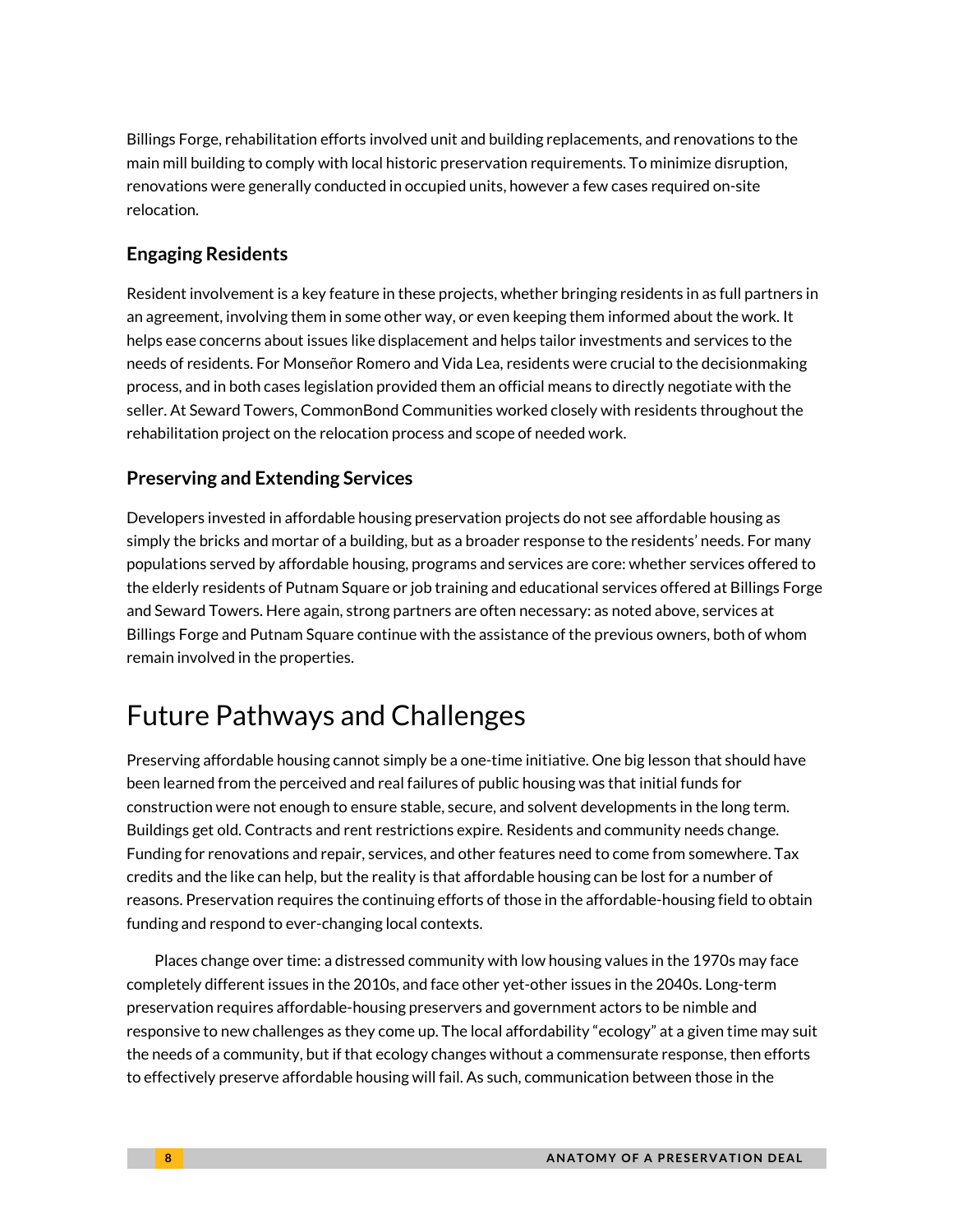industry—aided by efforts like the Preservation Working Group—is crucial so people can share stories, successes, and failures.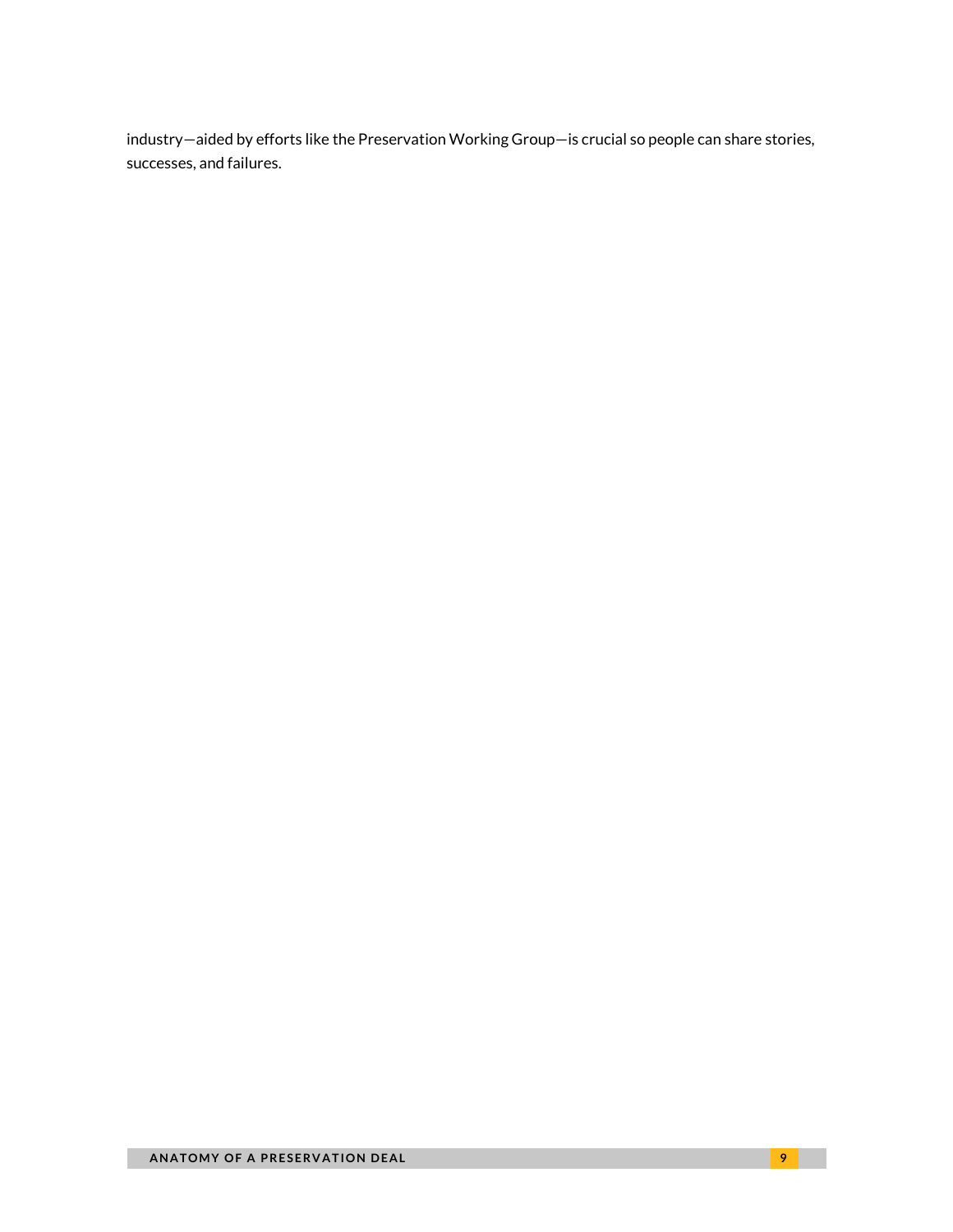# Notes

- <span id="page-9-0"></span>1. Reed Jordan and Erika C. Poethig, "How to keep affordable housing in high-opportunity neighborhoods," *Urban Wire* (blog), Urban Institute, October 20, 2015[, http://www.urban.org/urban-wire/how-keep-affordable](http://www.urban.org/urban-wire/how-keep-affordable-housing-high-opportunity-neighborhoods)[housing-high-opportunity-neighborhoods.](http://www.urban.org/urban-wire/how-keep-affordable-housing-high-opportunity-neighborhoods)
- <span id="page-9-1"></span>2. Although a federal resource, LIHTC funding is allocated through state Qualified Action Plans, by which states establish preferences.
- <span id="page-9-2"></span>3. "Neighborhood Investment Fund," Office of the Deputy Mayor for Planning and Economic Development, accessed August 18, 2016[, http://dmped.dc.gov/service/neigborhood-investment-fund.](http://dmped.dc.gov/service/neigborhood-investment-fund)
- <span id="page-9-3"></span>4. "Background," ROC USA, accessed August 18, 2016[, http://www.rocusa.org/about](http://www.rocusa.org/about-us/background/default.aspx)[us/background/default.aspx.](http://www.rocusa.org/about-us/background/default.aspx)
- <span id="page-9-4"></span>5. "Policy Advocacy Overview," National Housing Trust, accessed August 18, 2016, http://www.nhtinc.org/public\_policy\_main.php.

### References

CHFA (Connecticut Housing Finance Authority). 2014. *2014 Annual Report.* Rocky Hill, CT: CHFA.

- Eggers, Frederick J., and Fouad Moumen. 2016. ["Rental Market Dynamics: 2011–2013."](https://www.huduser.gov/portal/datasets/cinch/cinch13/Rental-Dynamics-Report.pdf) Bethesda, MD: Abt Associates.
- HUD (US Department of Housing and Urban Development). 2013. "Preserving Affordable Rental Housing: A Snapshot of Growing Need, Current Threats, and Innovative Solutions." *Evidence Matters* (Summer): 1, 3–13.
- JCHS (Joint Center for Housing of Harvard University). 2015. *[America's Rental Housing: Expanding Options for Diverse](http://jchs.harvard.edu/sites/jchs.harvard.edu/files/americas_rental_housing_2015_web.pdf)  [and Growing Demand](http://jchs.harvard.edu/sites/jchs.harvard.edu/files/americas_rental_housing_2015_web.pdf)*. Cambridge, MA: JCHS.
- ———. 2016. *[The State of the Nation's Housing 2016.](http://www.jchs.harvard.edu/sites/jchs.harvard.edu/files/jchs_2016_state_of_the_nations_housing_lowres.pdf)* Cambridge, MA: JCHS.
- NLIHC (National Low Income Housing Coalition). 2015. ["Affordable Housing Is Nowhere to Be Found for Millions."](http://nlihc.org/sites/default/files/Housing-Spotlight_Volume-5_Issue-1.pdf) *Housing Spotlight* 5 (1). Washington, DC: NLIHC.
- Schwartz, Heather L., Raphael W. Bostic, Richard K. Green, Vincent J. Reina, Lois M. Davis, Catherine H. Augustine. 2016. *Preservation of Affordable Rental Housing: Evaluation of the MacArthur Foundation's Window of Opportunity Initiative.* Santa Monica, CA: RAND Corporation.
- Yager, Jessica. 2015. ["The Challenge of Rising Rents: Exploring Whether a New Tax Benefit Could Help Keep](http://furmancenter.org/thestoop/entry/report-the-challenge-of-rising-rents)  [Unsubsidized Rental Units Affordable."](http://furmancenter.org/thestoop/entry/report-the-challenge-of-rising-rents) New York: NYU Furman Center.